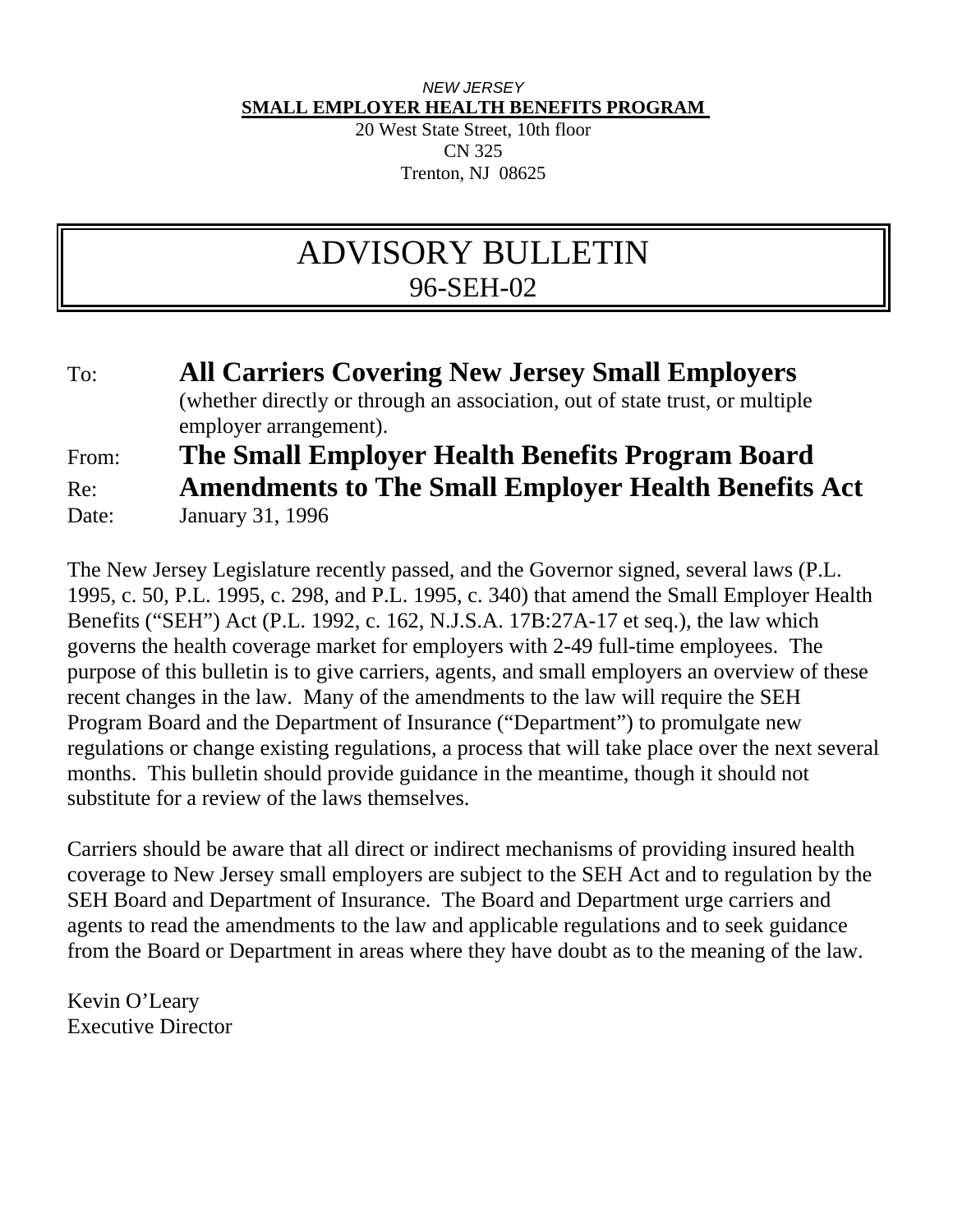## **TABLE OF CONTENTS**

| II. CONTINUATION, RENEWAL, ISSUANCE AND WITHDRAWAL OF NON-STANDARD HEALTH BENEFITS                                |  |
|-------------------------------------------------------------------------------------------------------------------|--|
|                                                                                                                   |  |
|                                                                                                                   |  |
|                                                                                                                   |  |
|                                                                                                                   |  |
|                                                                                                                   |  |
|                                                                                                                   |  |
|                                                                                                                   |  |
|                                                                                                                   |  |
|                                                                                                                   |  |
|                                                                                                                   |  |
|                                                                                                                   |  |
|                                                                                                                   |  |
|                                                                                                                   |  |
|                                                                                                                   |  |
| 9. Mandatory Offer of One Standard Plan By An Association, Out-Of-State Trust, Or Multiple Employer Arrangement 8 |  |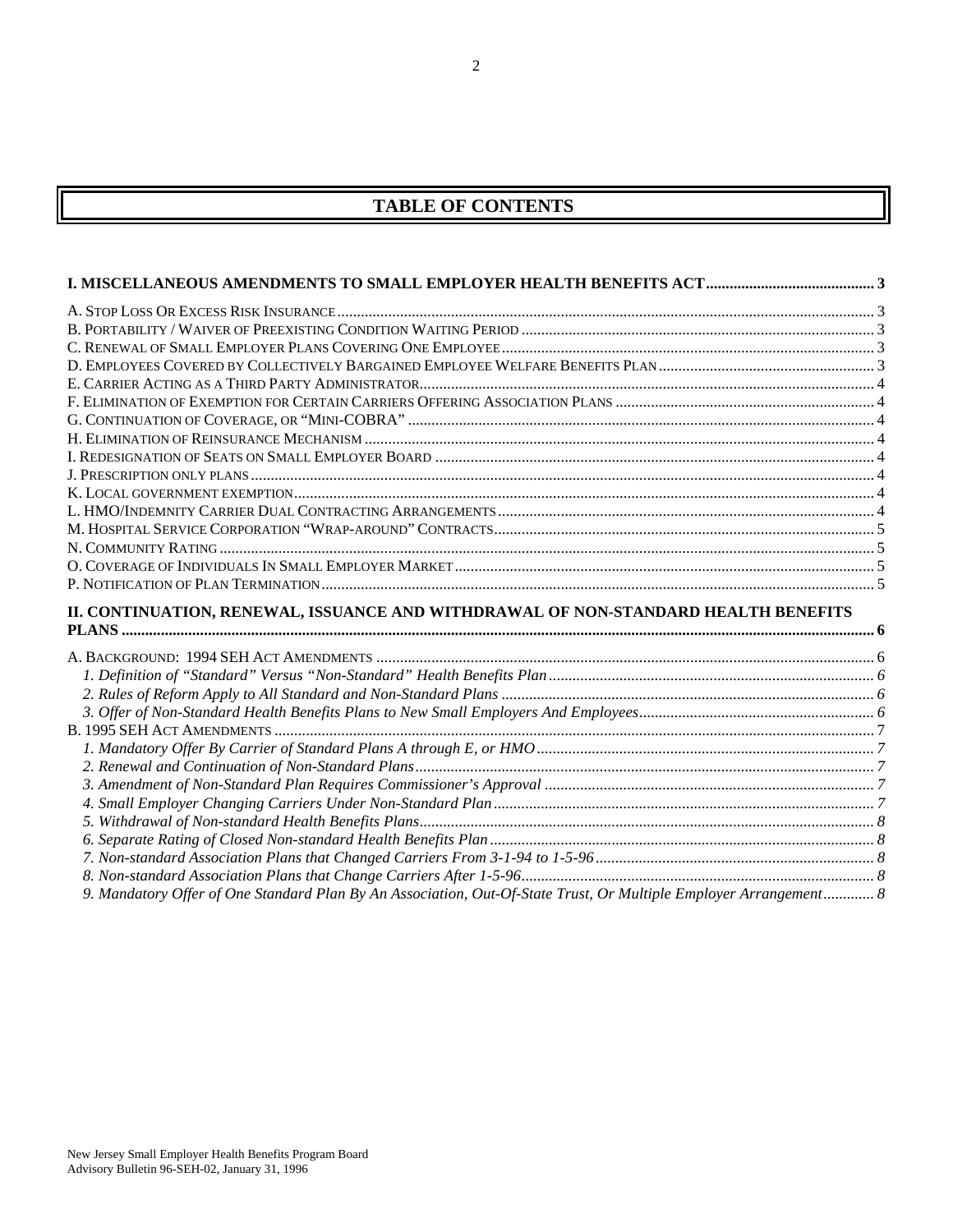#### **I. MISCELLANEOUS AMENDMENTS TO SMALL EMPLOYER HEALTH BENEFITS ACT**

## *A. Stop Loss Or Excess Risk Insurance*

P.L. 1995, c. 298 and P.L. 1995, c. 340 both define "stop loss or excess risk insurance" and exclude it from the definition of "health benefits plan." The new definition establishes claim attachment points for stop loss or excess risk insurance of \$20,000\* per person and 125% of expected claims in the aggregate. A stop loss policy lawfully issued to a small employer must meet or exceed the individual attachment point, if the policy has only an individual attachment point, or the aggregate attachment point, if the policy has only an aggregate attachment point, or both the individual and aggregate attachment points, if the policy has both individual and aggregate attachment points. Carriers shall not issue or renew stop loss or excess risk policies or contracts with attachment points lower than those set forth above.

\* P.L. 1995, c. 298 established a \$25,000 individual attachment point, while P.L. 1995, c. 340 established a \$20,000 individual attachment point. P.L. 1995, c. 340, signed on January 5, 1996, controls.

## *B. Portability / Waiver of Preexisting Condition Waiting Period*

P.L. 1995, c. 340 establishes a definition of "qualifying previous coverage" that broadens the type of coverage a carrier must credit toward satisfying the 6-month preexisting condition waiting period (applicable only with respect to groups of 2 to 5 employees and late enrollees) a carrier may impose on persons with preexisting conditions. The term "qualifying previous coverage" includes individual or group insured, self-funded, or government funded (Medicare, Medicaid, etc.) health coverage. The types of coverage not included as "qualifying previous coverage" are listed in section 1 of P.L. 1995, c. 340.

## *C. Renewal of Small Employer Plans Covering One Employee*

P.L. 1995, c. 50 eliminates an anomaly in the law which required a carrier to issue coverage to one employee of a bona fide small employer as long as the 75% participation rate had been met, but allowed the carrier to refuse to renew the plan if fewer than 2 employees were covered as of the renewal date. The enrollment of one employee of a small employer in a small employer plan could satisfy the 75% participation requirement because the participation rate calculation includes employees covered by any health benefits plan offered by the small employer or a spouse's health benefits plan offered by another employer. P.L. 1995, c. 50 eliminates the non-renewal provision, so that a carrier must issue and renew a plan covering one employee of a small employer, as long as 75% of the eligible employees are covered by a health benefits plan issued to the small employer or their spouses' health benefits plan offered by another employer.

**Note**: this change in the law does **not** permit self-employed individuals with no other employees to enroll in small employer health benefits plans. The IHC and SEH Boards discussed at length the distinctions between individual and group coverage in Joint Advisory Bulletin 95-01, which continues to serve as the best guidance available to carriers and agents on this subject.

## *D. Employees Covered by Collectively Bargained Employee Welfare Benefits Plan*

P.L. 1995, c. 298 excludes employees covered by a collectively bargained employee welfare benefit plan from the calculation of a small employer's participation rate. This technical change reflects a prior amendment to the law which excluded such employees from the definition of "eligible employee." Accordingly, carriers shall not count such employees in determining whether an employer is a small employer or whether 75% of the eligible employees are participating in a health benefits plan.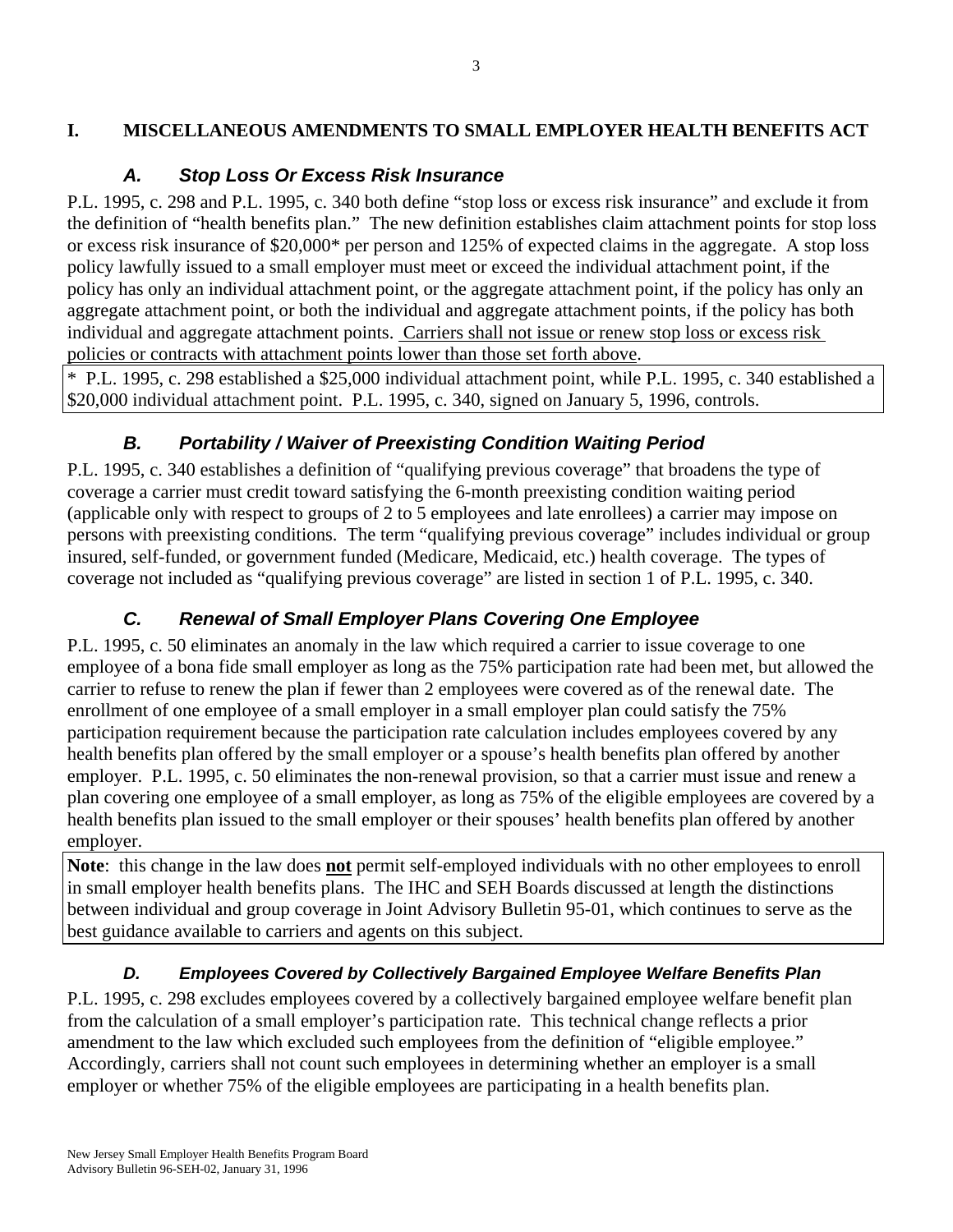## *E. Carrier Acting as a Third Party Administrator*

P.L. 1995, c. 298 eliminates the prohibition on a carrier's circumventing the intent of the law by acting as a third party administrator for small employers that were insured as of September 1, 1992.

Note: A stop loss or excess risk insurance policy issued to reimburse a self-funded health plan covering one or more small employers must comply with the attachment points described in subsection A above.

## *F. Elimination of Exemption for Certain Carriers Offering Association Plans*

P.L. 1995, c. 298 amends section 9(d), N.J.S.A. 17B:27A-25(d), to clarify that the SEH Act applies to carriers that provide health benefits plans to small employers through a policy issued to an association or trust of employers. Such carriers must offer standard health benefits plans to non-association or non-trust employers in the same manner as other carriers participating in the small employer market. P.L. 1995, c. 298 also eliminates an exemption from the law for carriers offering certain narrowly defined association plans.

## *G. Continuation of Coverage, or "Mini-COBRA"*

P.L. 1995, c. 298 clarifies that the law's continuation of coverage right extends to employees who cease to work the minimum 25 hours per week required to be eligible to participate in a health benefits plan. The change brings the continuation of coverage provision into conformance with the definition of "eligible employee." P.L. 1995, c. 298 also requires carriers to provide notice to employees of their continuation rights in the certificate of coverage issued to the employee. Small employers are required to provide notice to employees of their continuation rights at the time of the qualifying event.

## *H. Elimination of Reinsurance Mechanism*

P.L. 1995, c. 298 eliminates the reinsurance mechanism in the original law, but gives the Board authority to establish, by rule, a voluntary risk pooling arrangement for program members, subject to review of the Legislature.

## *I. Redesignation of Seats on Small Employer Board*

As a result of eliminating the reinsurance mechanism, P.L. 1995, c. 298 redesignates carrier seats on the SEH Board currently assigned to risk-assuming and reinsuring carriers. The seat currently held by a riskassuming carrier will be redesignated as a seat for a carrier whose principal health insurance business is in the small employer market. The seat currently held by a reinsuring carrier will be redesignated as a seat for an HMO. P.L. 1995, c. 298 directs the Board to hold an election to fill the two seats before March 29, 1996. Ballots will be issued to carriers in February.

## *J. Prescription only plans*

P.L. 1995, c. 340 excludes from the definition of "health benefits plan" prescription only plans.

## *K. Local government exemption*

P.L. 1995, c. 340 excludes from the definition of "small employer" State, county, or municipal bodies, agencies, boards or departments.

## *L. HMO/Indemnity Carrier Dual Contracting Arrangements*

P.L. 1995, c. 340 authorizes the Board to promulgate additional policy forms to allow an indemnity carrier to provide indemnity benefits to a small employer in conjunction with an HMO contract issued to the small employer. Such dual contracting arrangements must be filed with the Commissioner for approval.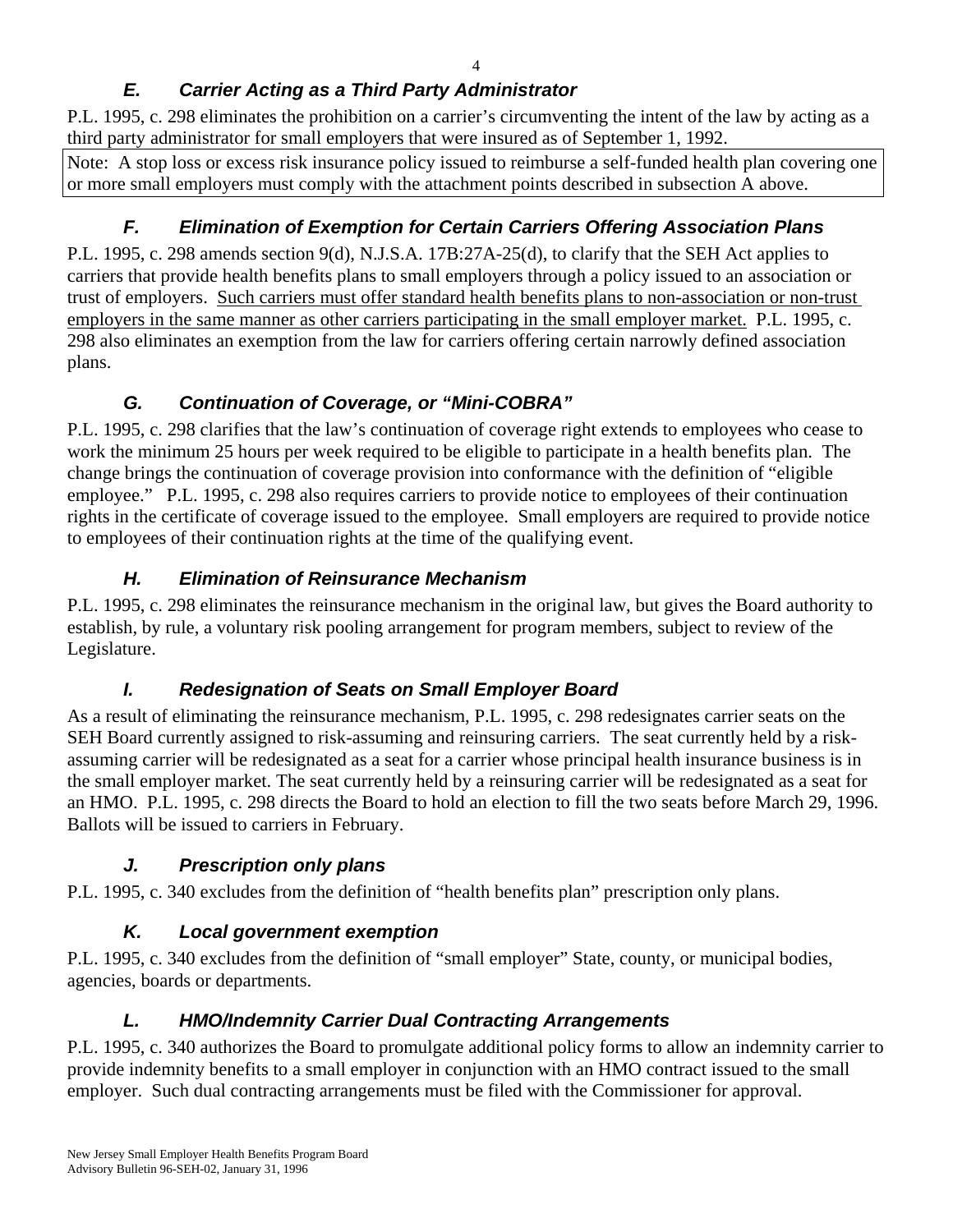## *M. Hospital Service Corporation "Wrap-around" Contracts*

P.L. 1995, c. 340 clarifies that a hospital service corporation and another carrier offering a standard health benefits plan through a "wrap-around contract" approved by the Board shall have the discretion to determine between themselves the appropriate allocation of coinsurance and deductible limits for the combined contracts.

#### *N. Community Rating*

P.L. 1995, c. 340 delays until January 1, 1998 the market transition from modified community rating to pure community rating. The SEH Board shall conduct a study of the effect on small employer groups of the transition to community rating for submission to the Governor and Legislature no later than June 30, 1997, so that the Legislature may determine whether to allow pure community rating to take effect.

## *O. Coverage of Individuals In Small Employer Market*

P.L. 1995, c. 340 directs the SEH Board, in conjunction with the Individual Health Coverage Program Board and Department of Insurance, to conduct a study to determine the effects on the individual and small employer markets of permitting individuals to purchase small employer coverage. The IHC Board is directed to report its findings to the Governor and Legislature by July 5, 1996.

## *P. Notification of Plan Termination*

P.L. 1995, c. 340 requires carriers to notify employers no longer eligible to be covered by a small employer plan at least 60 days prior to the date of termination. Such notification is not required in cases of nonpayment of premium, fraud or misrepresentation of the employer or eligible employees and dependents, or their representatives.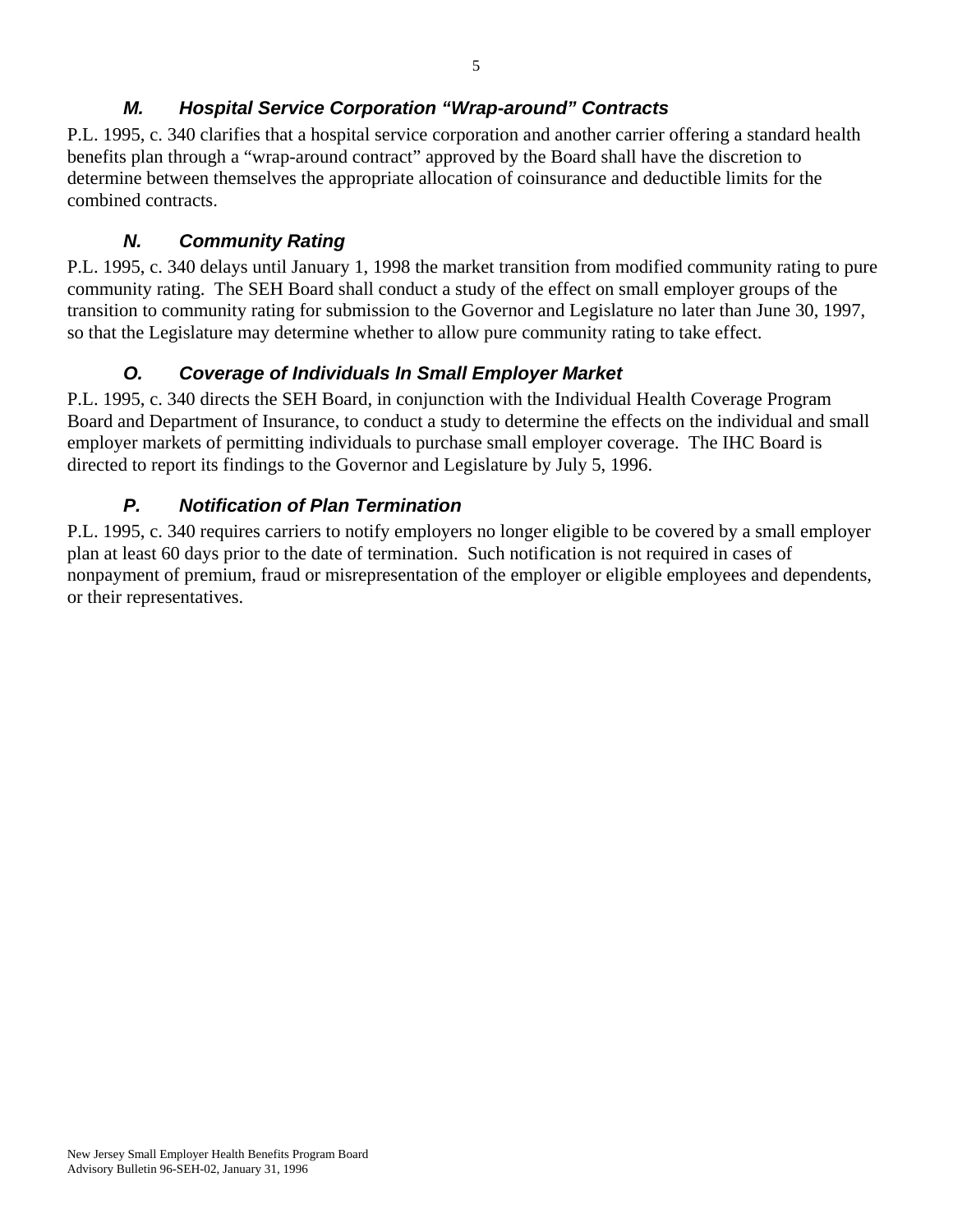#### **II. CONTINUATION, RENEWAL, ISSUANCE AND WITHDRAWAL OF NON-STANDARD HEALTH BENEFITS PLANS**

## *A. Background: 1994 SEH Act Amendments*

The Legislature amended the SEH Act in 1994 to delay the scheduled mandatory conversion to standard health benefits plans for two years and to apply all non-benefit design rules of reform to pre-reform, or "non-standard," health benefits plans. See P.L. 1994, c. 11. Understanding the 1994 changes is essential to a discussion of how the 1995 amendments to the SEH Program apply to non-standard plans.

## **1. Definition of "Standard" Versus "Non-Standard" Health Benefits Plan**

"Non-standard health benefits plans" are health benefits plans that were issued to small employers by a carrier, or through an association, out-of-state trust, or multiple employer arrangement, prior to January 1, 1994, the beginning of the reformed small employer market in New Jersey, and which were in effect on February 28, 1994. Plans filed with the Commissioner pursuant to subparagraphs B(4), (7), and (8) below will be included in this definition. "Standard health benefits plans" are plans A, B, C, D, E, and HMO promulgated by the SEH Board.

## **2. Rules of Reform Apply to All Standard and Non-Standard Plans**

In accordance with P.L. 1994, c. 11, all non-standard health benefits plans that were continued or renewed on or after September 11, 1994 were required to comply on the first renewal date with statutory provisions regarding:

- guaranteed issuance and renewal;
- the imposition of preexisting condition limitations;
- 75% minimum employee participation rate;
- 10% employer contribution;
- modified community rating;
- 75% carrier minimum loss ratio, and
- continuation of coverage rights for terminated and part-time employees.

## **3. Offer of Non-Standard Health Benefits Plans to New Small Employers And Employees**

## *a) By Association, Out-Of-State Trust, Or Multiple Employer Arrangement*

An association, out-of-state trust, or multiple employer arrangement may offer a non-standard health benefits plan to new small employers.

## *b) By Carrier*

A carrier may not directly offer a non-standard health benefits plan to new small employers, except as provided in subparagraphs B(4), (7), and (8) below.

## *c) Coverage of New Employees*

A carrier, association, out-of-state trust, or multiple employer arrangement may offer coverage by a nonstandard health benefits plan to new employees of a covered small employer.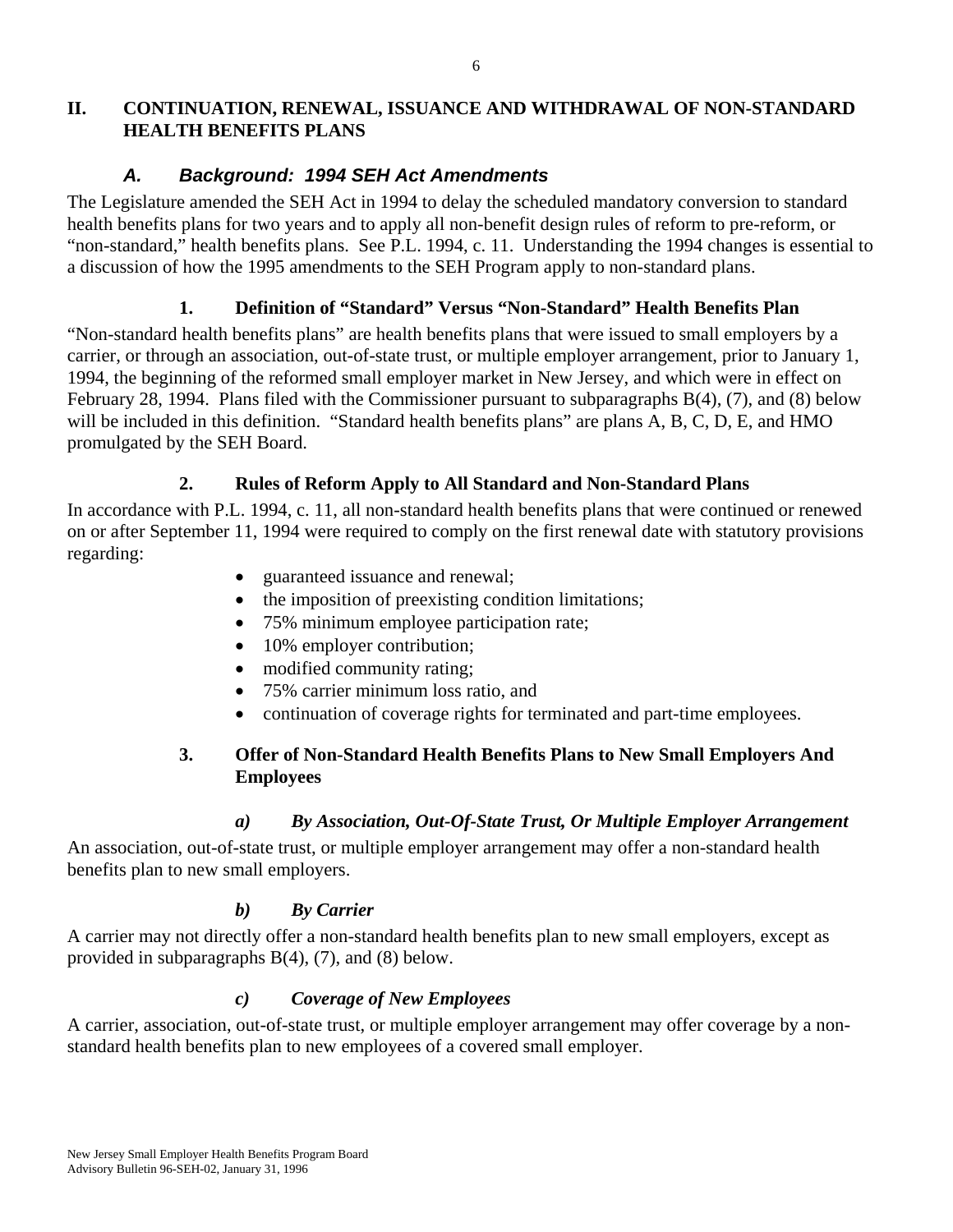## *B. 1995 SEH Act Amendments*

## **1. Mandatory Offer By Carrier of Standard Plans A through E, or HMO**

P.L. 1995, c. 340 reiterates the requirement already in the SEH Act that a carrier that offers, continues, or renews non-standard plans through an association, out-of-state trust, or multiple employer arrangement must also offer standard health benefits plans A through E, or HMO, to any small employer, association, or multiple employer arrangement. **In other words, no carrier may maintain in-force coverage of small employers, through any mechanism, unless it also offers the standard health benefits plans in the market in accordance with section II(A) above.** Carriers that do not issue the standard plans must withdraw from the market in accordance with Department regulations.

## **2. Renewal and Continuation of Non-Standard Plans**

P.L. 1995, c. 340 allows a small employer to renew or continue indefinitely coverage by a non-standard health benefits plan (unless the carrier withdraws the plan), as long as the carrier renewing or continuing the plan complies with all requirements applicable to small employer carriers, including those enumerated in section  $II(A)$  above, as well as the following:

#### *a) Rating Methodology and Loss Ratio Calculation*

The carrier must comply with regulations established by the Commissioner governing rating methodology, loss ratio calculation, and other carrier obligations, in addition to section II(A) above, for continuing or renewing non-standard health benefits plans. Current rating and loss ratio rules remain in effect, but P.L. 1995, c. 340 directs the Commissioner to adopt new regulations by July 1, 1996; and

#### *b) Commissioner's Approval of Plans Issued through Trust*

No later than July 1, 1996, carriers shall file for approval by the Commissioner all non-standard plans issued through an out-of-state trust, or lose the right to continue or renew such plans. The Commissioner will not approve such plans for renewal or continuation unless the benefits offered under the plans are at least equal to the actuarial value and benefits coverage of standard health benefits Plan A.

## **3. Amendment of Non-Standard Plan Requires Commissioner's Approval**

P.L. 1995, c. 340 provides that a non-standard health benefits plan that has been filed with the Commissioner may be amended as to its benefits structure if the amendment does not reduce the plan's actuarial value and benefits coverage below that of standard Plan A. The amendment must be filed with the Commissioner for approval in accordance with statutory filing requirements.

## **4. Small Employer Changing Carriers Under Non-Standard Plan**

P.L. 1995, c. 340 provides that a small employer covered by a non-standard plan may change carriers after January 5, 1996 and maintain the non-standard plan, at the carrier's option, as long as the new carrier files the non-standard plan with the Commissioner for approval. However, a carrier is not required to issue a non-standard plan issued by another carrier. A small employer that changes the issuing carrier of a nonstandard health benefits plan may not modify the benefit structure of the non-standard health benefits plan within the first six months of changing carriers.